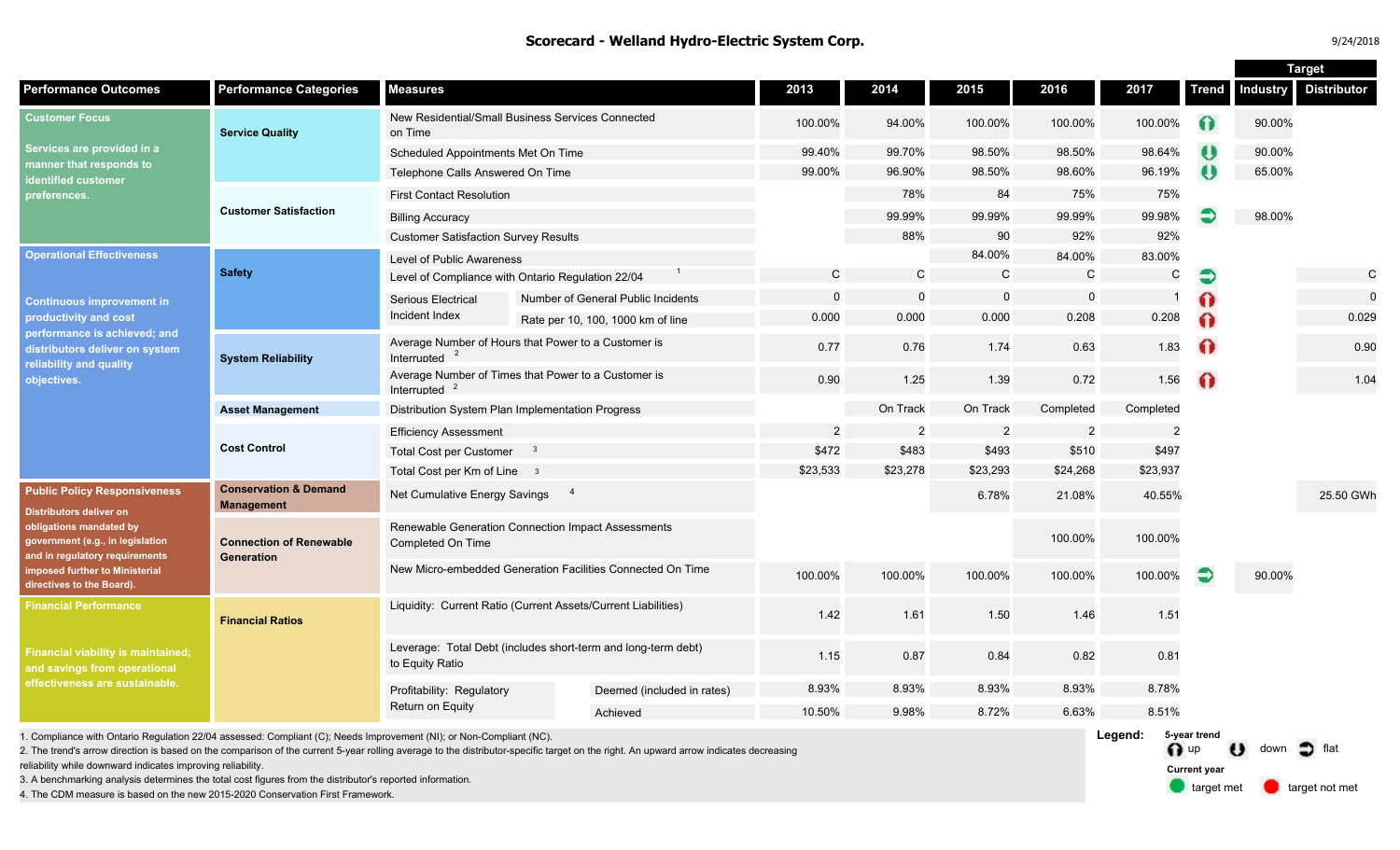# **2017 Scorecard Management Discussion and Analysis ("2017 Scorecard MD&A")**

The link below provides a document titled "Scorecard - Performance Measure Descriptions" that has the technical definition, plain language description and how the measure may be compared for each of the Scorecard's measures in the 2017 Scorecard MD&A: **[http://www.ontarioenergyboard.ca/OEB/\\_Documents/scorecard/Scorecard\\_Performance\\_Measure\\_Descriptions.pdf](http://www.ontarioenergyboard.ca/OEB/_Documents/scorecard/Scorecard_Performance_Measure_Descriptions.pdf)**

# **Scorecard MD&A - General Overview**

The 2017 scorecard reflects another very successful year for Welland Hydro ("WHESC"). The results reflect WHESC's commitment to a locally owned distribution company providing safe reliable power at competitive rates thru prudent planning of distribution system capital expenditures and cost management. WHESC continues to seek ways to meet the needs of its valued customers, employees, and shareholder.

# **Service Quality**

#### o **New Residential/Small Business Services Connected on Time**

In 2017, Welland Hydro-Electric System Corp. (WHESC) connected 100% of eligible new low-voltage and small business customers to the distribution system within the five-day timeline as prescribed by the Ontario Energy Board (OEB).

#### o **Scheduled Appointments Met On Time**

WHESC, Scheduled 809 appointments with customers in 2017. WHESC completed 99% appointments on time – exceeding the industry target of 90%.

### o **Telephone Calls Answered On Time**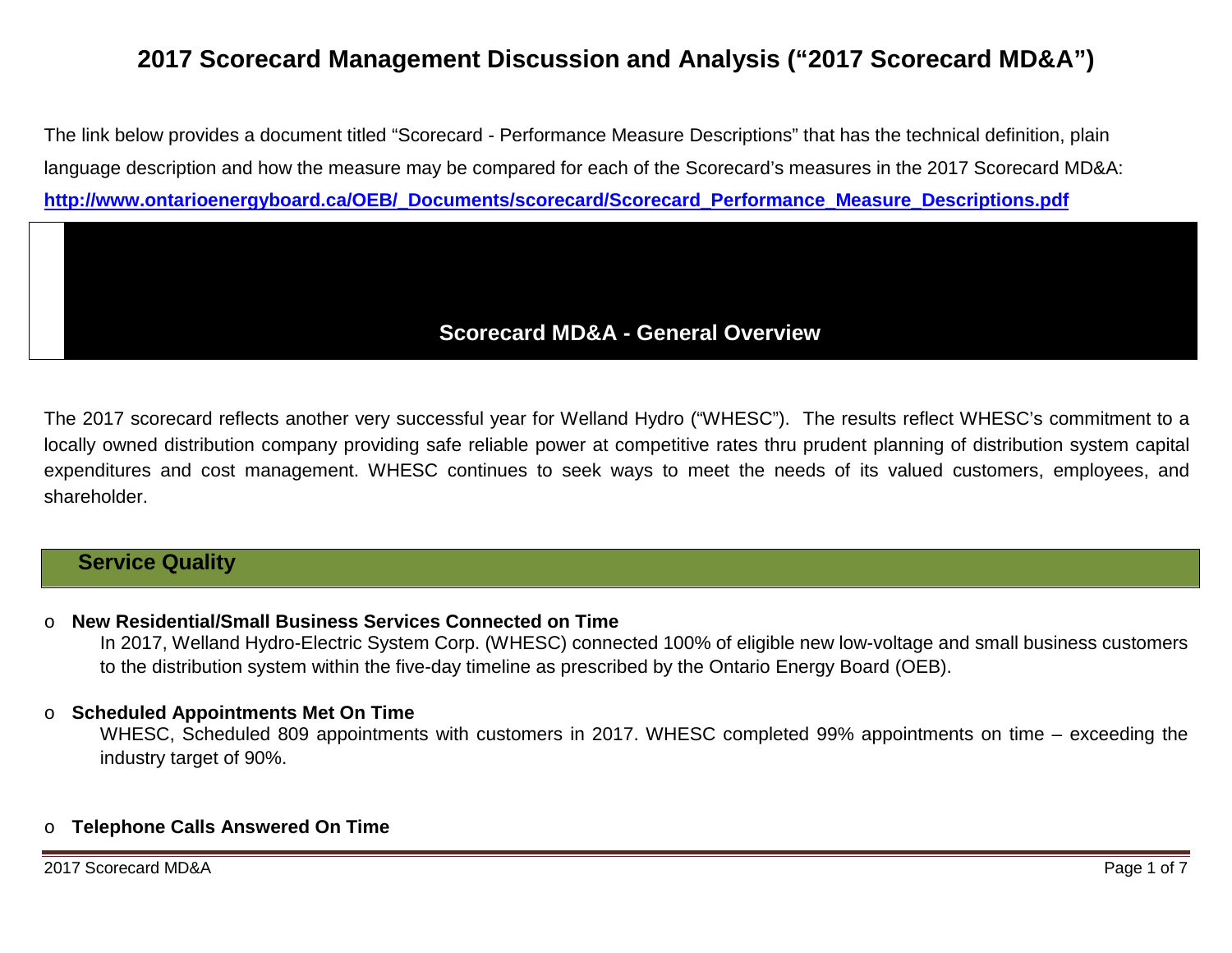In 2017, WHESC contact centre representatives answered 96% of 16,257 calls within 30 seconds or less, above the OEB mandated 65% target for timely call response. The number of incoming telephone calls decreased during 2017 as customers utilized the online move in and move out software platform and the 24 hour customer service email.

# **Customer Satisfaction**

### o **First Contact Resolution**

First Contact Resolution measurements have not been previously defined across the industry. The OEB has instructed all electricity distributors to review and develop measurements in these areas.

First Contact Resolution requires front line staff to be prepared to respond to customer issues to the complete satisfaction of the customer. As part of our Customer Satisfaction Survey (telephone survey), 415 customers were asked about six aspects of their most recent experience with a representative from WHESC. The results showed 75% of responses were either very or fairly satisfied with the most recent telephone or in-person contact experience.

#### o **Billing Accuracy**

WHESC issued 280,804 invoices during 2017 with a billing accuracy of 99.98% exceeding the OEB Standard of 98%. WHESC continues to monitor its billing accuracy results and processes to identify opportunities for improvement.

#### o **Customer Satisfaction Survey Results**

WHESC engaged a third party to conduct a Customer Satisfaction Survey in 2016. In the Scorecard WHESC reports the percentage of customers that were very or fairly satisfied. The 2016 results shows 92**%** were either very or fairly satisfied which is an increase from the 2015 results of 90%. WHESC is conducting another Customer Satisfaction Survey in 2018 as required by the OEB.

### **Safety**

### **Public Safety**

#### o **Component A – Public Awareness of Electrical Safety**

WHESC completed its second Public Electric Safety Survey in 2017 (2016 results). The results indicate that a significant number of customers/contractors (83%) have a good knowledge or have received some information pertaining to the six core measurement questions. WHECS joined a group of LDC's in 2017 to begin the development of a web based public messaging program to increase public awareness in the six core areas. WHESC will continue to promote electrical safety through the elementary school safety program and the electrical safety radio campaign.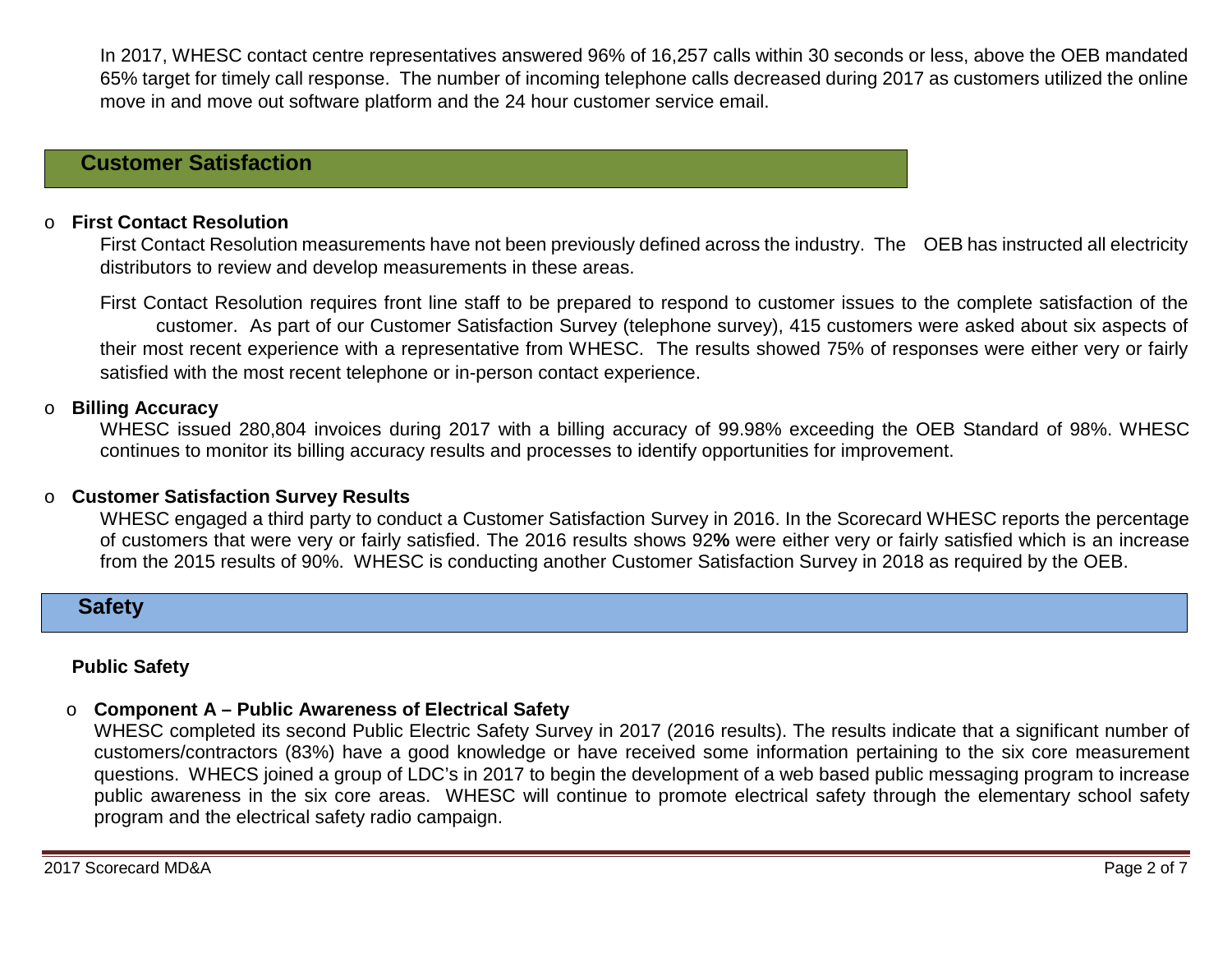### o **Component B – Compliance with Ontario Regulation 22/04**

The metric measuring Ontario Regulation 22/04 (the 'Regulation') assesses an LDC's compliance with the ESA's standard for safety performance based on requirements for the design, construction, and maintenance of Electrical Distribution Systems. WHESC was independently audited and found to be in compliance with the Regulation. The audit consisted of a review of the Declaration of Compliance, Due Diligence inspections, Public Safety Concerns and Compliance Investigations.

#### o **Component C – Serious Electrical Incident Index**

WHESC has had no serious electrical incidents resulting in death or critical injury over the past five years. WHESC had one incident, recorded in the 2017 statistics, which resulted in a 2.4KV overhead conductor entering the public space. WHESC responded to the scene, created a safe area, and restored the distribution system to safe operating condition.

# **System Reliability**

System Reliability is key component of the OEB's Renewed Regulatory Framework. Distributors are required to measure system reliability indices with a goal towards continuous improvements. The two metrics used to track individual distributor's system reliability performance are Customer Outage Duration and Customer Power Outage Frequency. The score card shows the distributor's performance over a five year period. All distributors have a potential exposure to significant year over year volatility experienced due to major weather events. As weather impacts become more prevalent, they will continue to influence year over year volatility.

#### o **Average Number of Hours that Power to a Customer is Interrupted**

Recovering from power outages as quickly as possible is valued by Customers. System Average Interruption Duration Index (SAIDI) is the formula used to measure the average number of hours that power to a Customer is interrupted. SAIDI is equal to the sum of all Interruption Durations / Average number of Customers served. Starting in 2017 (for the 2016 reporting period), Licensed Electricity Distributors began analyzing power outage occurrences to determine if a particular event is considered a "Major Event". The definition of a Major Event can be found in the Ontario Energy Board document: "Electricity Reporting and Record Keeping Requirements". For the period 2012 to 2015, WHESC re-stated values for SAIDI with consideration of the Major Event criteria. This was necessary in order to establish a baseline of WHESC's average performance over a five-year period, with Major Events removed. The values for SAIDI (indicated as both excluding and including Major Events) for the historical five-year period are as follows:

| Year | <b>SAIDI (excluding Major Events)</b> | <b>SAIDI (including Major Events)</b> |
|------|---------------------------------------|---------------------------------------|
| 2012 | 0.58                                  | 1.26                                  |
| 2013 | 0.77                                  | 4.86                                  |
| 2014 | 0.76                                  | 1.53                                  |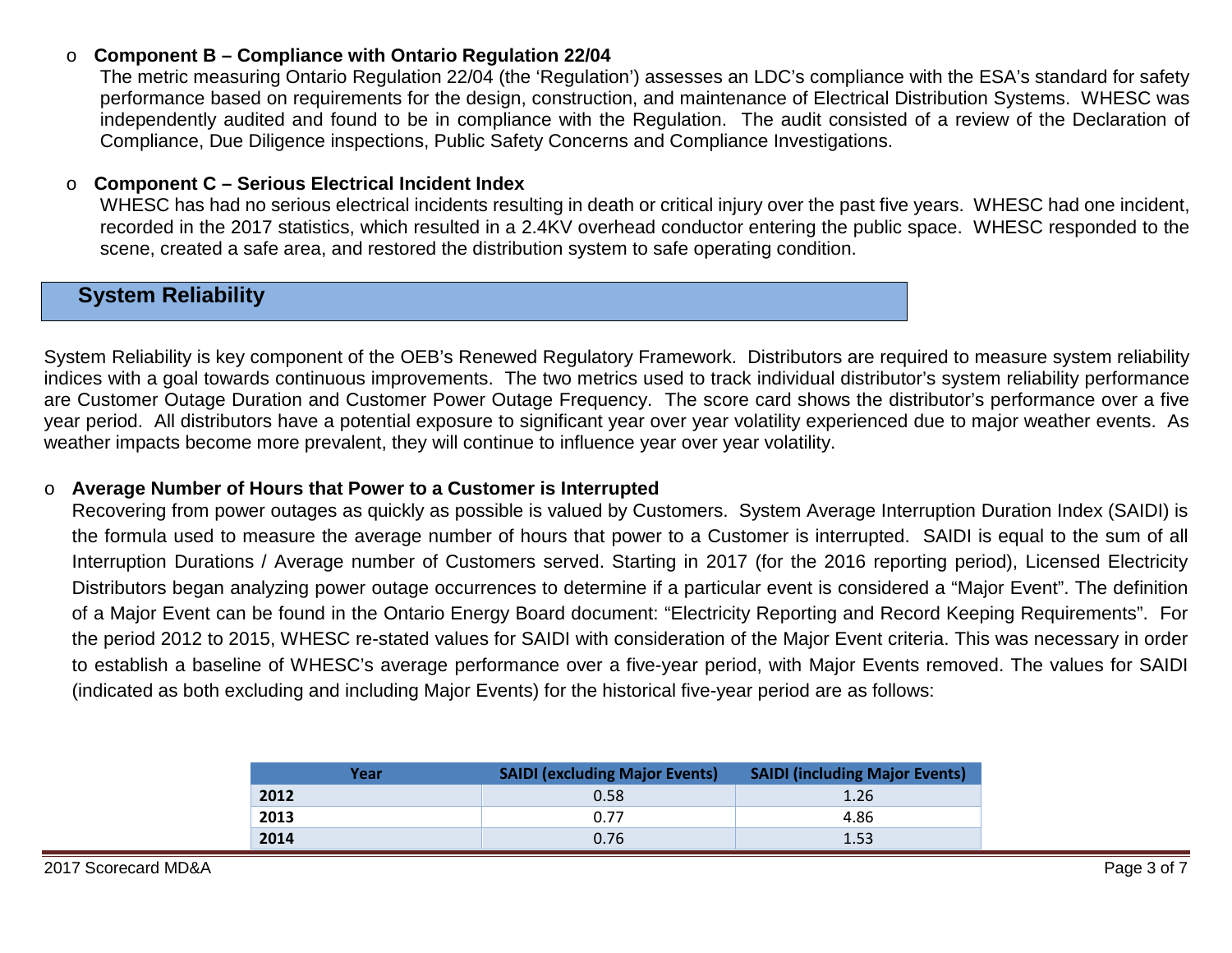| 2015           | 1.74 | 1.95 |
|----------------|------|------|
| 2016           | 0.63 | 0.63 |
| 5 Year Average | 0.90 | 2.05 |
| 2017           | 1.83 | 1.83 |

In 2017, WHESC did not have an outage occurrence that met both the calculated threshold (using the IEEE Standard 1366 approach) and the definition of a Major Event. The performance index in 2017 of 1.83 included four significant events that contributed 1.03 to the value of SAIDI.

The value for SAIDI of 1.83 for 2017 continues to be below WHESC's internal target of 2.0, which is identified in WHESC Distribution system plan. Programs such as vegetation control, capital spending, and outage management system initiatives will continue to be evaluated, with implementation aimed at sustainability and continuous improvement.

#### o **Average Number of Times that Power to a Customer is Interrupted**

System Average Interruption Frequency Index (SAIFI) is equal to the Total number of Customer Interruptions experienced by all Customers / Average number of Customers served.

| Year                          | <b>SAIFI (excluding Major Events)</b> | <b>SAIFI (including Major Events)</b> |
|-------------------------------|---------------------------------------|---------------------------------------|
| 2012                          | 0.94                                  | 1.33                                  |
| 2013                          | 0.90                                  | 2.34                                  |
| 2014                          | 1.25                                  | 1.76                                  |
| 2015                          | 1.39                                  | 1.68                                  |
| 2016                          | 0.72                                  | 0.72                                  |
| <b>5 Year Rolling Average</b> | 1.04                                  | 1.57                                  |
| 2017                          | 1.56                                  | 1.56                                  |

The values for SAIFI (indicated as both excluding and including Major Events) for the historical five-year period are as follows:

The four significant events noted above contributed 1.20 to the value of SAIFI. The performance index in 2017 of 1.56 continues to be below WHESC's internal target of 2.0. Indices are reviewed regularly including the 5 year rolling average reported on the scorecard, to identify negative trends in feeder performance. Ratepayer and utility affordability are balanced with distribution system risk.

.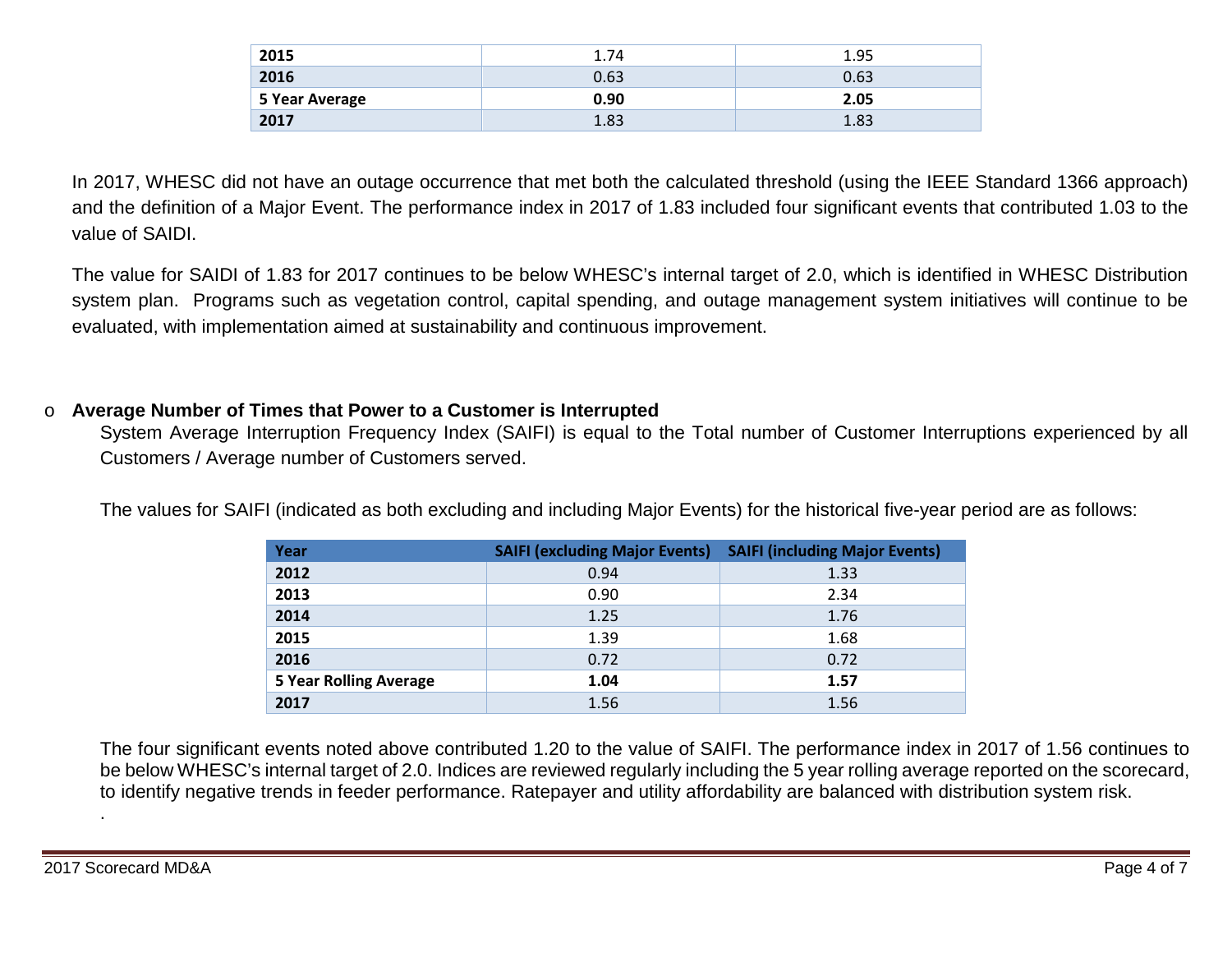#### o **Distribution System Plan Implementation Progress**

The Distribution System Plan ("DSP") was completed and submitted with WHESC's 2017 Cost of Service application. The DSP outlines WHESC's forecasted capital spending through 2021. WHESC utilized third party engineering services to complete the development of an Asset Condition Assessment (ACA). The ACA provides the foundation for the implementation of WHESC's Asset Management Plan and continued refinement of the DSP.

### **Cost Control**

#### o **Efficiency Assessment**

Total Costs for Ontario's distribution companies ("LDCs") are evaluated by the Pacific Economics Group LLC on behalf of the OEB to produce a single efficiency ranking. LDCs are divided into five groups based on the magnitude of the difference between their respective individual actual and predicted costs. WHESC's 2017 Efficiency Assessment of 18.5% below expected cost, ranks 10<sup>th</sup> best in Ontario and reflects a commitment to finding continuous improvements in all areas.

#### o **Total Cost per Customer**

Cost per Customer is calculated as the sum of Capital and Operating related costs divided by the Total Customers. Cost per customer at \$497, decreased by 2.5% over 2016 levels.

#### o **Total Cost per Km of Line**

This measure divides Total Costs by the Total km of Line maintained by a distributor. Actual cost per Km of line serviced by WHESC in 2017 decreased by 1% over 2016 levels.

# **Conservation & Demand Management**

#### o **Net Cumulative Energy Savings**

WHESC has achieved 41% of its 2015-2020 Net Energy Savings target according to the IESO's Final Verified 2017 Annual CDM results. An Achievable Potential Study conducted by the IESO determined that WHESC's target should be reduced by 5.0 GWh to 20.5 GWh. When using the revised target as the base, WHESC has reached over 50% of target at the Mid-Term.

# **Connection of Renewable Generation**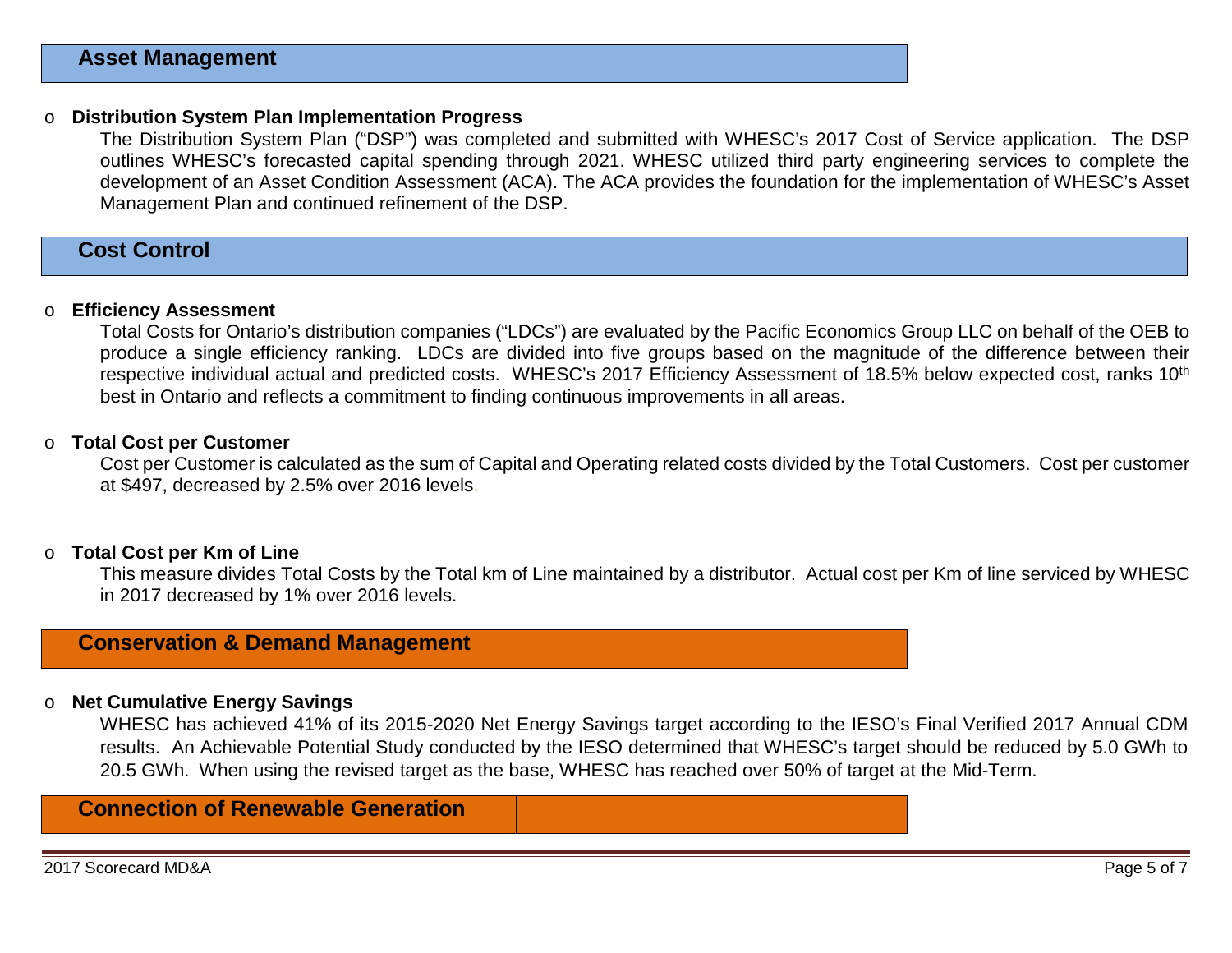#### o **Renewable Generation Connection Impact Assessments Completed on Time**

Electricity distributors are required to conduct Connection Impact Assessments (CIAs) with 60 days of receiving authorization from the Electrical Safety Authority. In 2017, WHESC completed 2 CIAs within the prescribed time limit.

#### o **New Micro-embedded Generation Facilities Connected On Time**

In 2017, WHESC successfully connected 100% (23) of all new micro embedded generation facilities within the prescribed time frame of five business days. Microfit is a Feed in Tariff project of less than 10 kW.

### **Financial Ratios**

#### o **Liquidity: Current Ratio (Current Assets/Current Liabilities)**

As an indicator of financial health, a current ratio that is greater than 1 is considered good as it indicates that the company can pay its short term debts and financial obligations. WHESC has consistently had a current ratio greater than 1. The majority of current assets is related to receivables and unbilled revenues whereas current liabilities are for the most part related to amounts owed to the IESO for power purchased. There was no significant change with this ratio in 2017 (1.51) compared to 2016 (1.46) as WHESC continues to manage its working capital

#### o **Leverage: Total Debt (includes short-term and long-term debt) to Equity Ratio**

The OEB has set a deemed capital structure of 60% debt and 40% equity for LDC's in Ontario. This deemed structure assumes a debt to equity ratio of 1.5 (60/40). A debt to equity ratio of more than 1.5 indicates that a distributor is more highly leveraged than the deemed capital structure. WHESC's 2017 leverage ratio of 0.81 indicates that it is currently operating with less actual debt than deemed debt. WHESC anticipates securing additional financing in the next few years to finance the capital program necessary to replace aging infrastructure and maintain the excellent reliability currently provided to customers.

#### o **Profitability: Regulatory Return on Equity – Deemed (included in rates)**

WHESC's current distribution rates were approved by the OEB and include an expected (deemed) regulatory return of 8.78%. The OEB allows a distributor to earn within +/- 3% of the expected return on equity. When a distributor performs outside of this range, the actual performance may trigger a regulatory review of the distributor by the OEB.

#### o **Profitability: Regulatory Return on Equity – Achieved**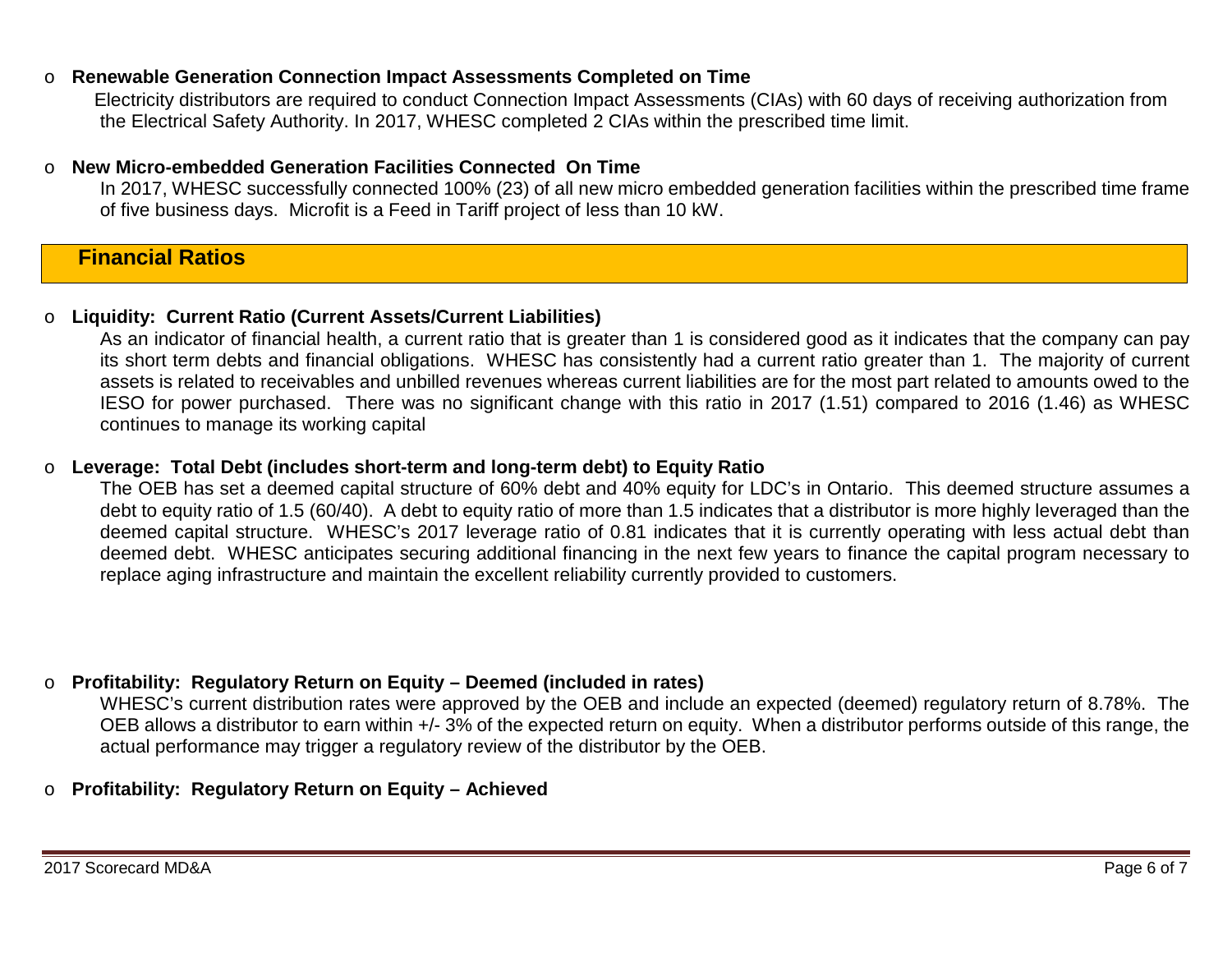WHESC's achieved return in 2017 was 8.51% which is below its deemed rate of return of 8.78% but within +/- 3% allowed by the OEB. Cost of Service distribution rates were not in effect for the full year (May 1, 2017), which resulted in a slightly lower Return on Equity than deemed.